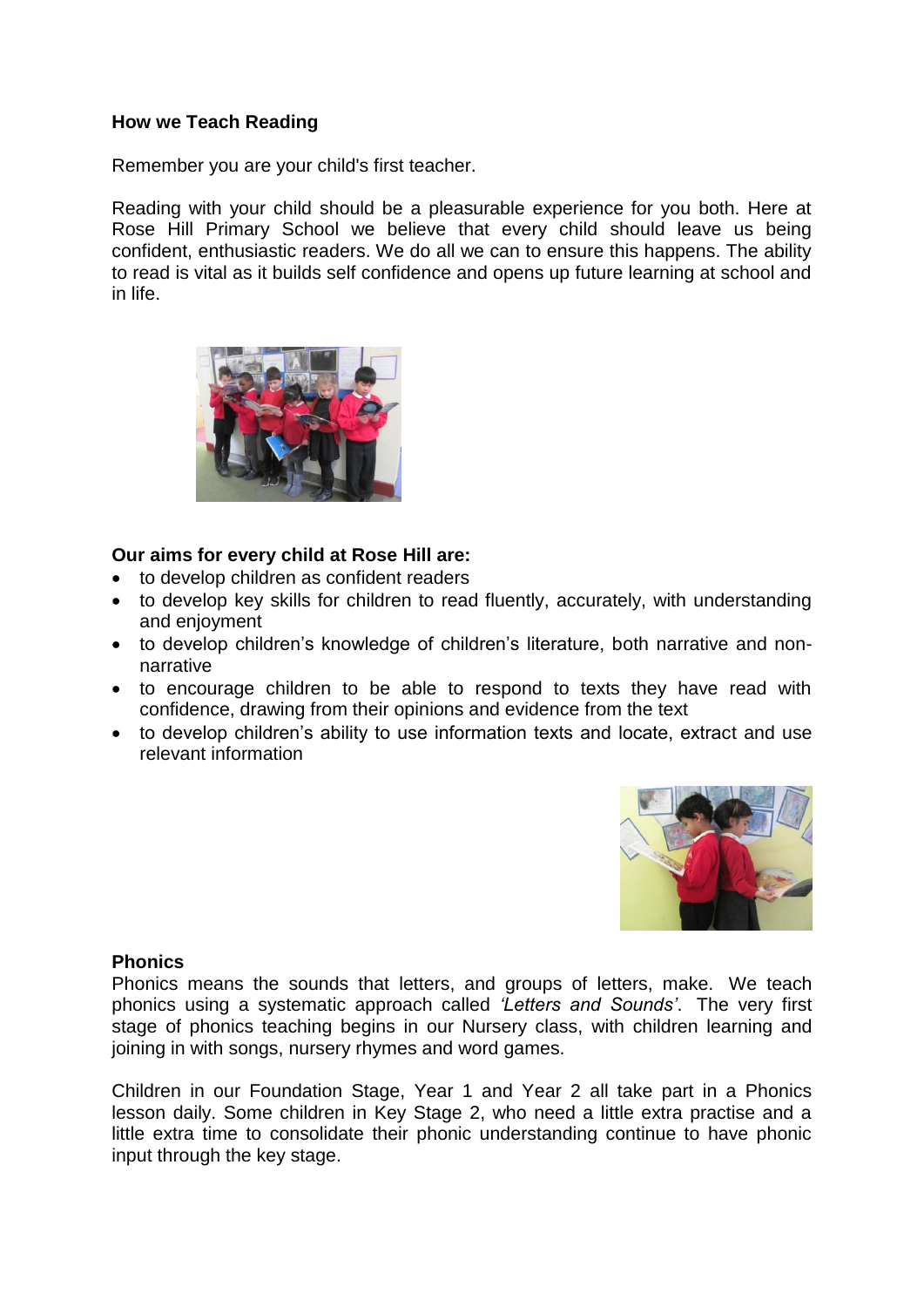There are six phases in the 'Letters and Sounds' programme. You can download this document: *https://www.gov.uk/government/publications/letters-and-sounds*



## **Learning Words by Sight**

Some words can be 'sounded out' and these words have to be learned by sight - by memorising the look of the word. Some words occur so frequently in English that it makes sense to learn these words by sight, we call these words 'high frequency words'. We use the Dolch Word List which a list of the most common words which are most useful to learn by sight (it is also really useful if children can also spell these words).



#### **Guided Reading**

In Year 1, the children begin guided reading. It may be a child reading individually with a teacher or a couple of children sharing a book with a teacher. By the summer term the children are involved in full guided reading sessions.

From Year 2 up children are in groups of about five or six. Each child reads to the teacher once a week within this group time– this is carefully planned – the children read independently as the teacher moves around the group and listens to the child reading. The group discuss what they have read to ensure the children are not just reading the words but they are understanding what they have read, the comprehension.

When the children are not reading with an adult they are engaged in work which supports learning to read, e.g. reading journals, spelling investigations, reading the next chapter of the book etc.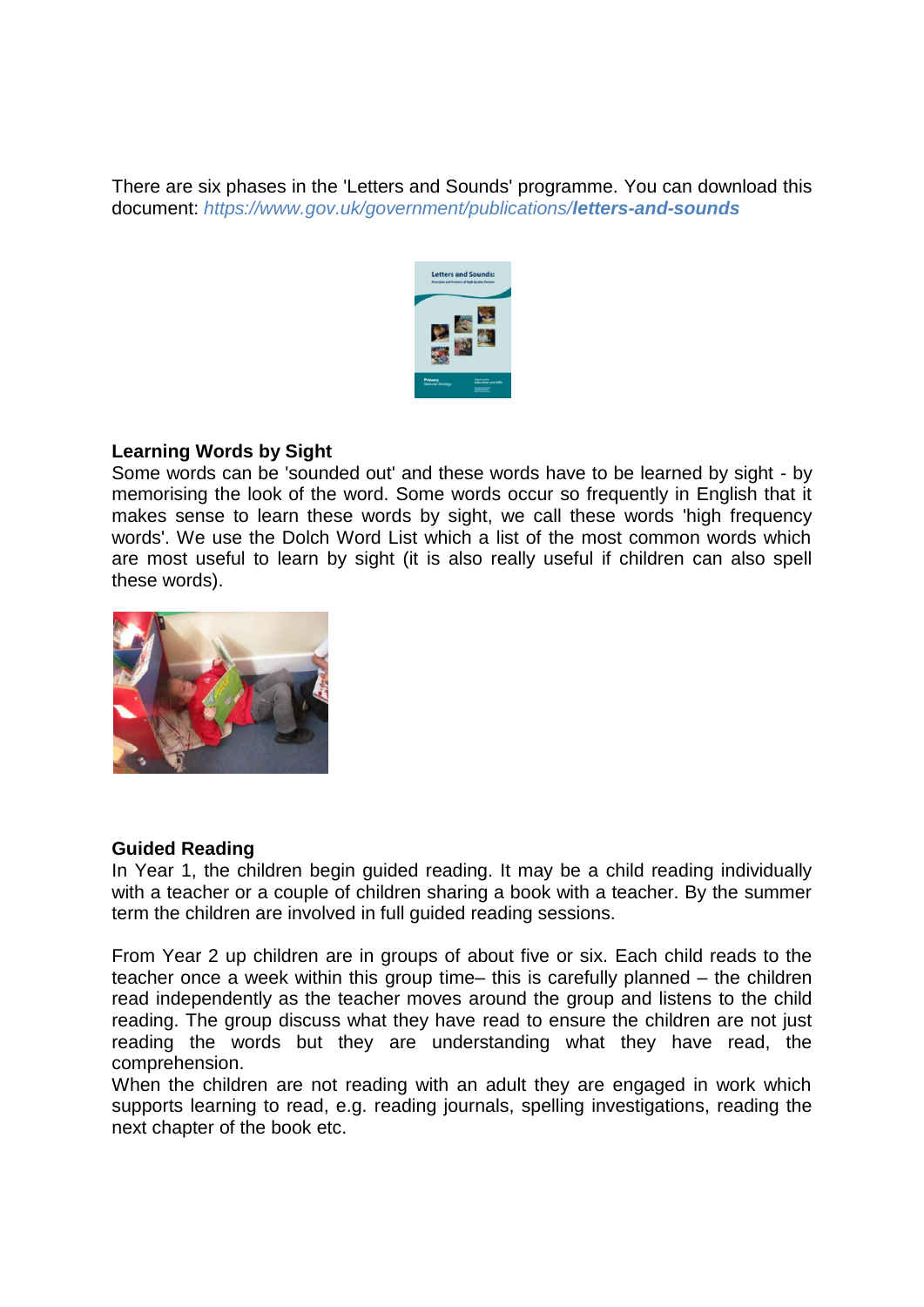## **Reading in Foundation Stage and Key Stage 1**

Children will read scheme books (e.g. Floppy Phonics / PM books). These books have a colour banding which the children move through. Scheme books may incorporate more phonics or high frequency words (Dolch list) and can therefore be used as way of practising these words.





You child will also have a 'real' book to read. The language is likely to be more how we speak or it may be much more playful with the language, e.g. 'Sailing in and out of years', from Where the Wild Things Are.

You will be able to have lots of discussion around the 'real' books, there will be more to talk about, the children will gain more in terms of comprehension. The 'real' book will still have the high frequency words and words where phonic skills can be used. So the two books can support each other.

#### **The Class Story**

Every class in the school has class story time daily. Sometimes this might be a picture book, a chapter book, an information book or a poem to name but a few. We believe that children should be able to listen to and enjoy a good story daily.



#### **Reading Records**

Teachers and Teaching Assistants may not write in these books on a regular basis as they keep their own records on your child's reading progress.

These records are a really useful to us as you may know or pick up on something in your child's reading which would be great for us to know.